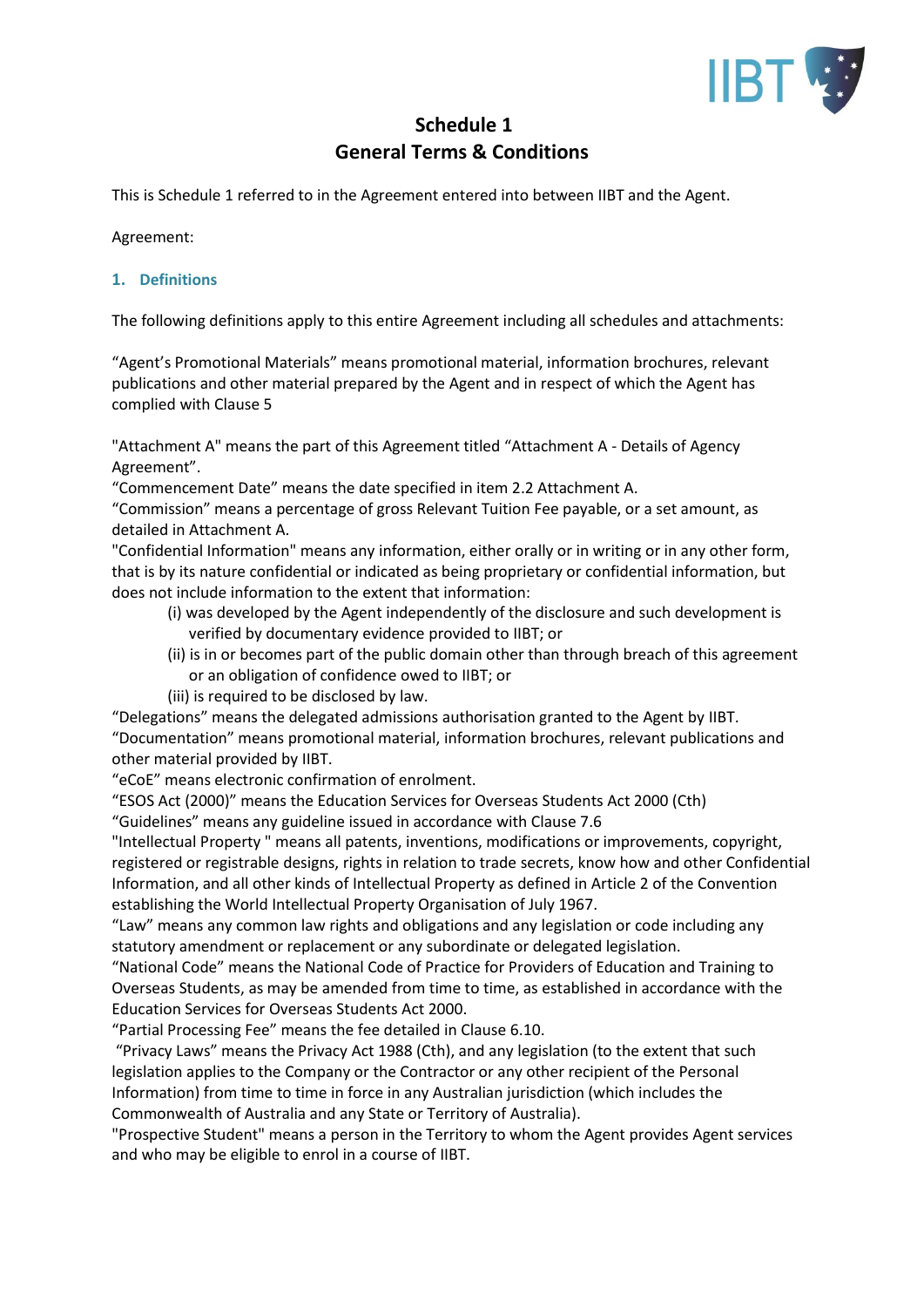

"Recruitment Target" means the Agent's target total of commencing Student enrolments at IIBT during a Year.

"Relevant Tuition Fee" has the meaning set out in Clause 6.2

"Service" means a service provided by or on behalf of IIBT, including but not limited to

accommodation, health care, guardianship or living expenses or stipend.

"Student" means a Prospective Student who has enrolled at IIBT

"Termination Date" means the date specified in Attachment A.

"Territory" means the territory specified in Attachment A.

"IIBT" means the International Institute of Business and Technology (Australia) Pty. Ltd.

"Year" means the period from 1st January of one year to 31st December of the same year.

## **2. Appointment**

- 2.1. IIBT appoint the Agent to recruit students in the Territories.
- 2.2. The Agent is appointed to recruit students who will enrol as international students at IIBT.

## **3. Responsibilities of IIBT**

#### 3.1. Documentation

IIBT agree to provide Documentation to the Agent for use by the Agent in recruiting Students in the Territory in accordance with the terms of this Agreement.

#### 3.2. Referral fee and commission

IIBT agree to pay the Agent a referral fee or commission for each Prospective Student who is recruited in accordance with Attachment A and Clause 6 or as otherwise varied from time to time in writing by consent of the parties

# **4. Agent's Responsibilities**

#### 4.1. The Agent agrees

- 4.1.1. to carry out all obligations under this Agreement in a professional manner and with due care and skill, and to ensure that its staff involved in recruiting Students are suitably skilled and trained in counselling of Students to study in Australia;
- 4.1.2. to act honestly and in good faith in all dealings with Prospective Students, applicants, IIBT and any third parties in the course of carrying out its obligations under this Agreement;
- 4.1.3.to ensure that at all times the information it provides is accurate, complete and not misleading.
- 4.1.4. to comply with the provisions of the Australia ESOS Act (2000) and the National Code 2018.
- 4.2. Services on behalf of IIBT

The Agent agrees to recruit genuine Students for IIBT by

4.2.1. attending to inquiries from prospective students by providing accurate information about course availability; course objectives; and course entry requirements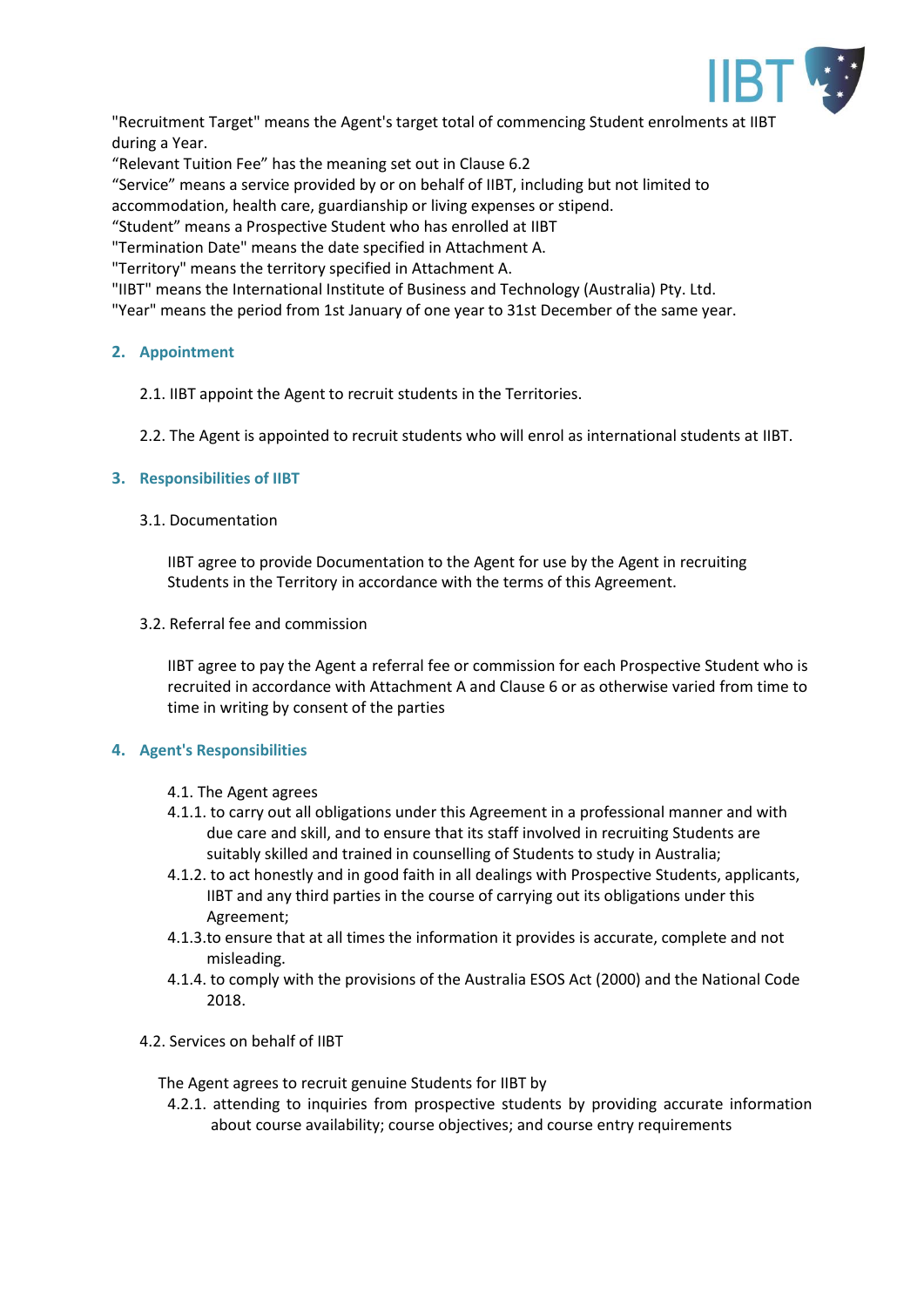

- 4.2.2. distributing promotional material, information brochures, relevant publications and other material which:
	- (a) are provided by IIBT; or

(b) are prepared by the Agent and in respect of which the Agent has complied with Clause 4.

- 4.2.3. placing advertisements (where final artwork is approved in writing in advance by IIBT). Those advertisements with special focus on IIBT should be discussed with IIBT delegated staff in advance to confirm contents and related costs.
- 4.2.4.conducting information seminars
- 4.2.5. communicating with IIBT (as appropriate) on behalf of the Student
- 4.2.6. obtaining certified copies of all documents required in an application as required
- 4.2.7. ensuring that all information required in an application is complete, including the applicant's personal contact address, mobile telephone number and email
- 4.2.8. ensuring the authenticity of all documents submitted in support of a Prospective Student's application to IIBT, and to the relevant visa issuing post for the Prospective Student's visa application
- 4.2.9. undertaking any financial checks of the Students as required under IIBT's Streamlined Visa Processing requirements
- 4.2.10. providing to IIBT all information in the areas of education and the provision of educational products and services and which is not confidential to a third party;
- 4.3. Services on behalf of the Prospective Student
	- The Agent agrees to provide the following services for Prospective Students
	- 4.3.1. to assist the Student to comply with formal requirements involved in applying for admission to Courses; and
	- 4.3.2. to communicate with IIBT (as appropriate) on behalf of the Prospective Student
	- 4.3.3. to provide a copy of the offer letter to the Student within 48 hours of receipt of that offer letter from IIBT
	- 4.3.4. to apply for a relevant visa on Students' behalf, preparing the required educational and financial documentation required by both IIBT (under its streamlined visa processing obligations) and the Australian government; and undertake necessary liaison with the relevant Australian visa issuing post.
- 4.4. Payment of and advice on fees to Prospective Students
	- 4.4.1. The Agent must not receive fees from the Prospective Students or Students in connection with any Programs or Services of IIBT, and must instruct the Prospective Student or Student to make payment directly to IIBT.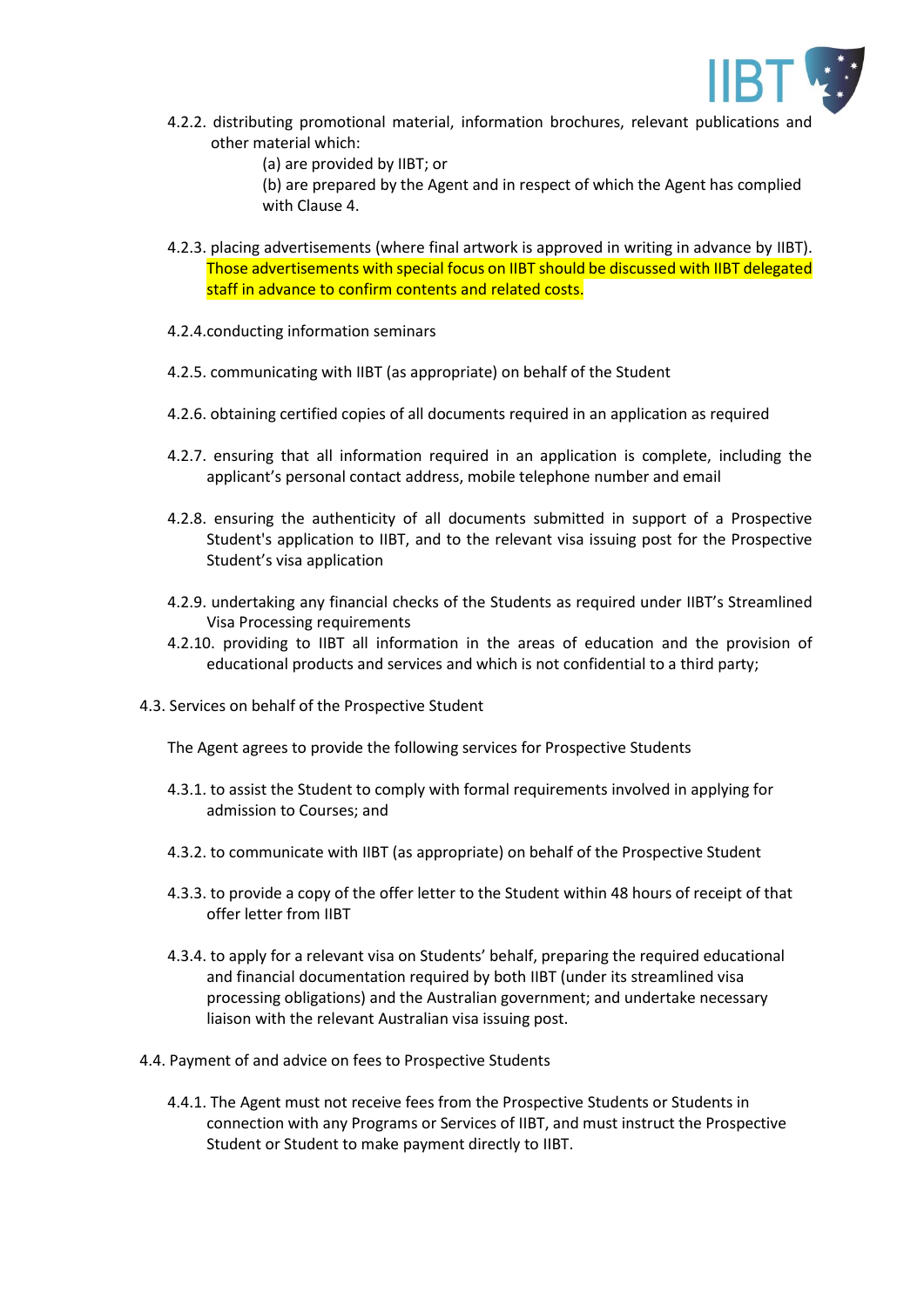

- 4.4.2. The Agent will not direct a Prospective Student or Student to make payment to the Agent's account, nor accept payments from a Prospective Student or sponsor even if requested by the Prospective Student or sponsor to do so.
- 4.4.3. The Agent may only instruct the Student to make payment for the amounts required by IIBT.
- 4.4.4. Under no circumstances may the Agent deduct any commission amount, or direct the Student to pay a fee to IIBT net of a tuition fee which may be due to IIBT.
- 4.4.5. The Agent must declare to the Prospective Student any fees charged by the Agent to the Prospective Student.
- 4.4.6. The Agent must not charge the student and provider for the same service.

## **5. Agent Limitations**

- 5.1. The Agent agrees not to assess applicants for admissions nor make offers of admission, except where specifically authorized for Agents with Delegations.
- 5.2. The Agent agrees not to enter any commission sharing arrangement with the Student or offering discounts on tuition fees charged by IIBT.
- 5.3. The Agent agrees not to facilitate or promote the application of a Student to IIBT where it has reason to believe the Student will not comply with the conditions of his or her visa.
- 5.4. The Agent must not use the name or logo of IIBT in any Agent's Promotional Materials without the prior written consent of IIBT, and IIBT may in its absolute discretion withhold such consent.

Where the Agent's Promotional Materials make any reference to IIBT, the Agent must comply with all guidelines issued by IIBT.

5.5. The Agent must not represent any service provided or contracted by the Agent to the Prospective Student as a service of IIBT (e.g. guardianship, accommodation or airport-pick up) unless it is provided by IIBT or its approved subcontractors.

#### **6. Conditions Relating to Payment of Referral Fees or Commissions**

6.1. Commission rates and commissionable courses

The Commission payable on the Relevant Tuition Fee is specified in Attachment A.

All courses specified in Attachment A are courses for which Commission is payable.

Where a commission structure based on increasing percentages applies, the period is set to start from the Contract Commencement Date for one calendar year.

6.2. Relevant Tuition Fee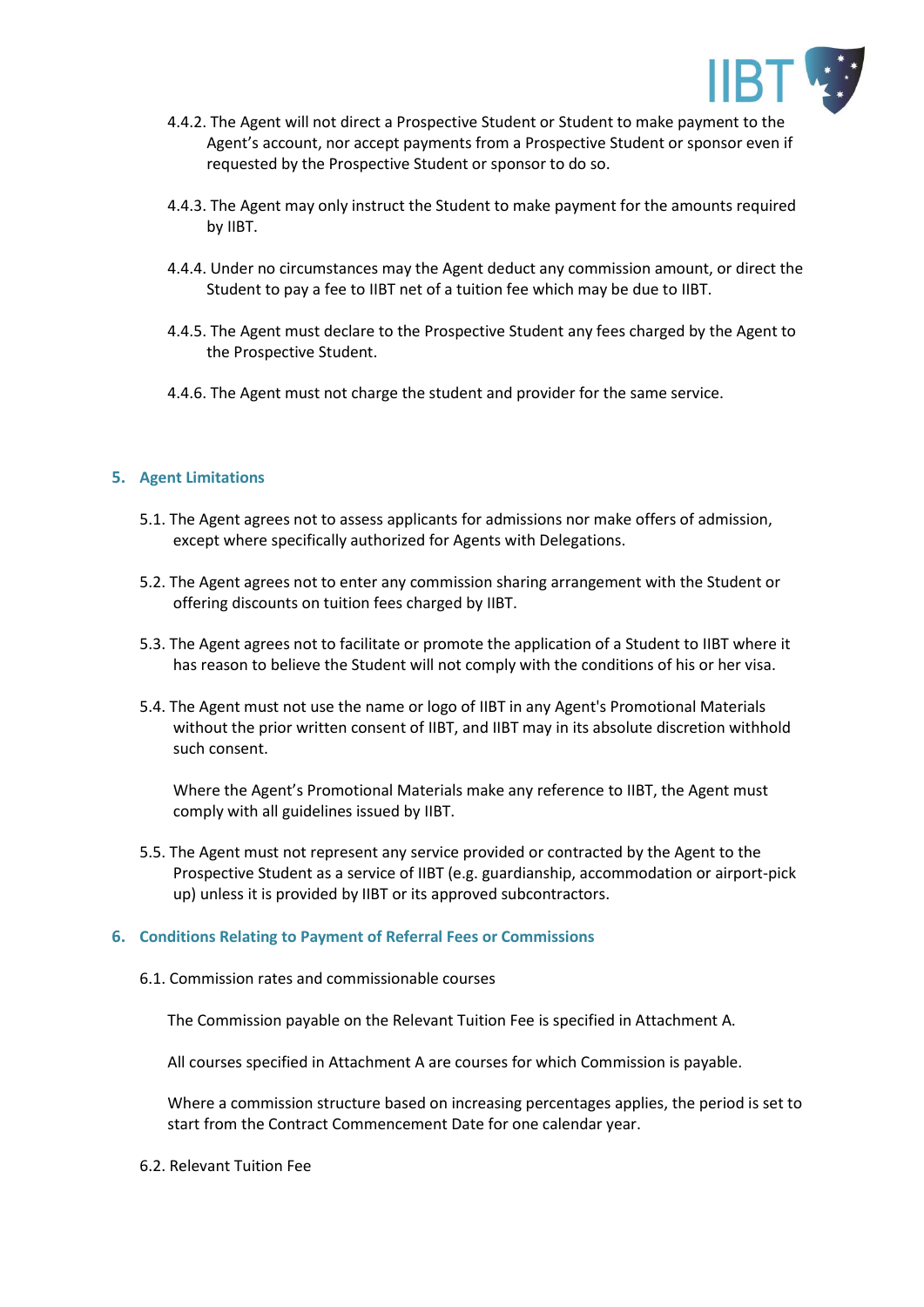

The Relevant Tuition Fee upon which Commission is based is the actual fee paid by or on behalf of the Student, i.e. the fee specified in the final unconditional offer letter and CoE that relate to the session of commencement.

Where a discounted tuition fee applies to a course, the Relevant Tuition Fee will be the discounted fee.

6.3. Requirement for fees to have been received to claim commission

A commission will only be paid if IIBT has received payment for the course, whether this is paid or payable by the Prospective Student or by the Prospective Student's sponsor.

6.4. Requirement for Student to be enrolled at census date

No commission will be paid on a Student who withdraws from a course prior to census date for that course.

- 6.5. Other requirements to claim commission
	- 6.5.1.Payment of commission will not be made to a third party and will not be deposited in a third party's bank account.
	- 6.5.2.A commission will only be paid where the Agent has
		- 6.5.2.1. returned two copies of the Agency Agreement to IIBT at PO Box 819, IIBT, Victoria Park, WA, 6979, Australia or by electronic mail to agents@iibt.wa.edu.au
		- 6.5.2.2. provided the Australian Business Number (ABN) (where the Agreement is with a business operating in Australia).
		- 6.5.2.3. sent to IIBT an invoice in the form required by IIBT.
		- 6.5.2.4. nominated a bank account for payment in the name of the Agent's name which appears in this Agreement.
- 6.6. Timing of commission payments

All commission is payable within 4 weeks after the Census date of the course/program.

6.7. Tracking of Students moving from one commissionable course to another

Where a Student progresses or articulates from one Commissionable Course to another Commissionable Course it is the Agent's responsibility to maintain contact with the Student and issue a new invoice for the starting date in the subsequent Course. IIBT will NOT notify the Agent when the Student progresses or articulates.

6.8. Time limitations on commission claims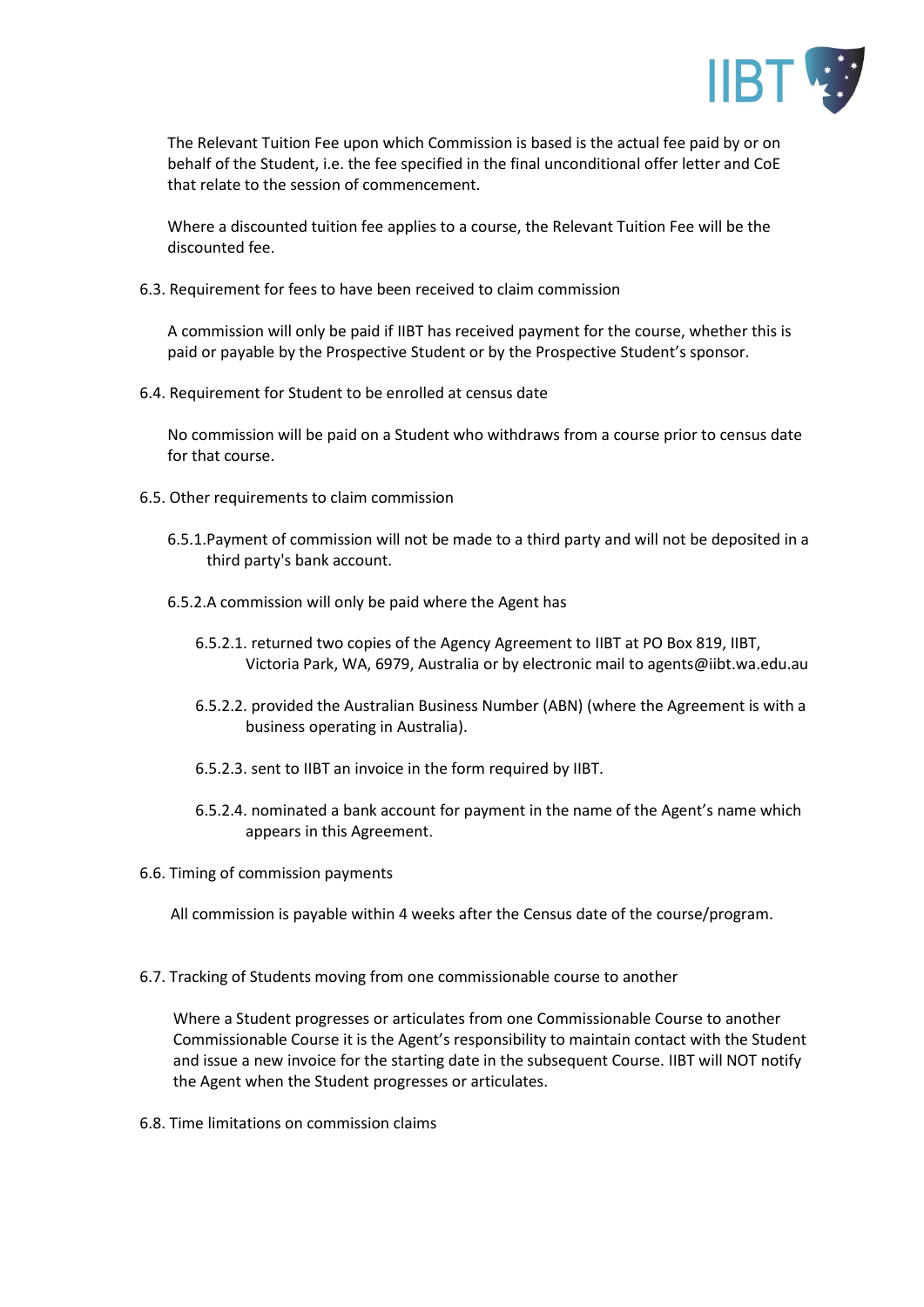

Claims for a referral fee or commission must be received by IIBT within nine (9) months of the commencement date of the Student's Course. If a claim is made after this time, no referral fee or commission will be payable.

- 6.9. Dispute over claims by more than one Agent
	- 6.9.1. Where an Agent recruits a Student, it is the Agent's responsibility to verify that the Course in which the Agent seeks to enrol the Prospective Student is not commissionable to another Agent
	- 6.9.2. Where an Agent recruits a Student it is the Agent's responsibility to verify that the Student is not being counselled or has not been counselled by another Agent.
	- 6.9.3. The Agent to whom the commission is paid will be determined by IIBT in their absolute discretion as the Agent who has carried out the more extensive and effective counselling and service on behalf of the Student, as evidenced in IIBT copy of the Student file.
	- 6.9.4. The receipt of a letter signed by a Student to state that s/he wishes another Agent to deal with her/his enrolment will determine the Agent that IIBT will communicate with for further contact with the Prospective Student, but does NOT entitle the nominated Agent to payment of commission for that Student.
	- 6.9.5. Where some processing of an application is performed by an Agent other than the Agent that originally submitted the application and the part processing incurs a commission, this amount will be deducted from commission payable
- 6.10. Commission payable for partial processing Where a Student requests an Agent's representation after an offer letter has been issued by IIBT and where the Student pays through or has the eCoE issued through that Agent, a Partial Processing Fee will be paid.

# **7. Conditions relating to compliance with laws, codes and guidelines; Agent relationship with IIBT; sub-Agents; privacy and sharing of information**

- 7.1. The Agent must comply with all laws and applicable guidelines or policies issued by any government department or authority in Australia and any amendments to them during the term of this Agreement.
- 7.2. The Agent must ensure that it holds all licences and authorities required to carry out its obligations under this Agreement in Australia and in the Territory.
- 7.3. The parties agree to comply with and be bound by the National Code
- 7.4. The Agent must comply with all laws in force in the Territory during the term of this Agreement.
- 7.5. If there is any inconsistency between the laws in force in the Territory and the laws in force in Australia, the Agent must immediately notify IIBT.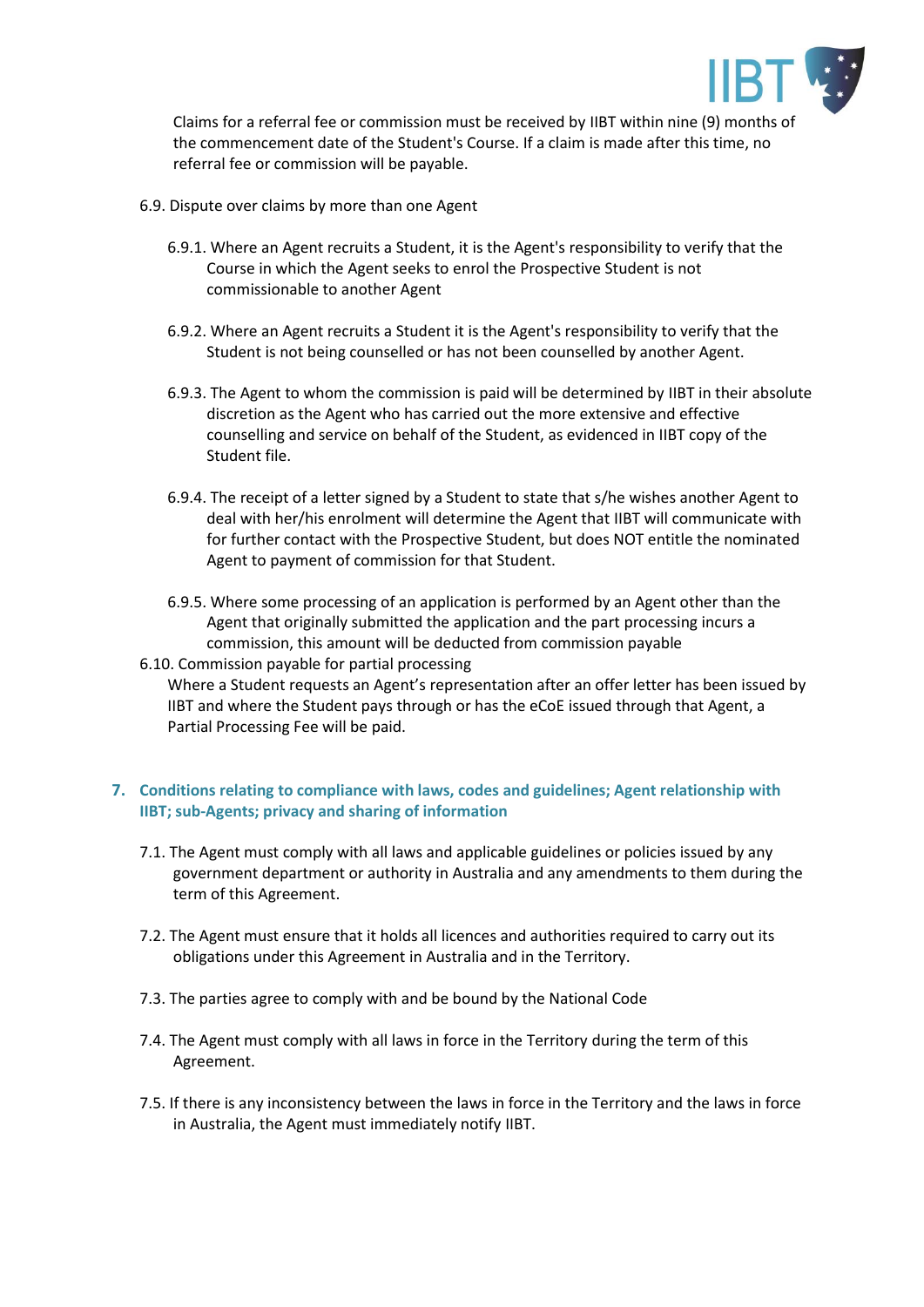

- 7.6. The Agent agrees to comply with all guidelines issued by IIBT in respect of the matters referred to in this Agreement.
- 7.7. The Agent agrees not to carry out any activity on behalf of IIBT, other than activities specified in Clause 4, without prior consultation with and written approval of the relevant IIBT nominee;
- 7.8. The Agent agrees that it may only carry out the activities specified in Clause 3 in the Territory;
- 7.9. The Agent agrees that it has no authority to bind IIBT in contract or otherwise at law, and must not represent that it has;
- 7.10. The Agent agrees that nothing in this Agreement constitutes a relationship of employer and employee or partnership between IIBT and the Agent;
- 7.11. The Agent agrees that it must take all action reasonably required by IIBT so that the public is notified of the nature and limits of the relationship between IIBT and the Agent.
- 7.12. The Agent may liaise with the representatives of the Government of the Territory, and with other public officials of the Territory, as required in order for the Agent to fulfil its obligations under this Agreement.
- 7.13. Responsibility for sub-agents

Where the Agent engages a third party (for example, a subcontractor or sub-agent) to assist in performing the Agent's responsibilities under this Agreement, the Agent remains responsible for all acts of the third party under this agreement. The Agent is responsible at all times for the actions of any sub-agents appointed by the Agent, or through which applications are accepted by the Agent on behalf of IIBT.

- 7.14. Sharing of information about the Agent with government authorities
	- 7.14.1 During the term of this Agreement the Agent irrevocably consents to: the IIBT accessing any information which DIBP might possess concerning the Agent and the Agent's conduct or performance as an education agent irrespective of whether or not that information is confidential information either in contract or equity.

The Agent gives (if it is a sole trader) and undertakes to obtain from all staff, contractors, agents, consultants, and other persons involved in the recruitment of students, consent for their current or future Personal Information to be:

- recorded in PRISMS (such information may include individuals' names, business email address, phone number and address);
- accessed by the Australian Government Department of Education and Training, Department of Immigration and Border Protection and other Commonwealth agencies that access PRISMS;
- used to administer or monitor compliance with the Commonwealth legislation e.g. Education Services for Overseas Students Act 2000, Migration Act 1958; and
- disclosed by the Australian Government Department of Education and Training to other Australian Government entities (including, but not limited to ASQA and TEQSA), education institutions and publicly. The Australian Government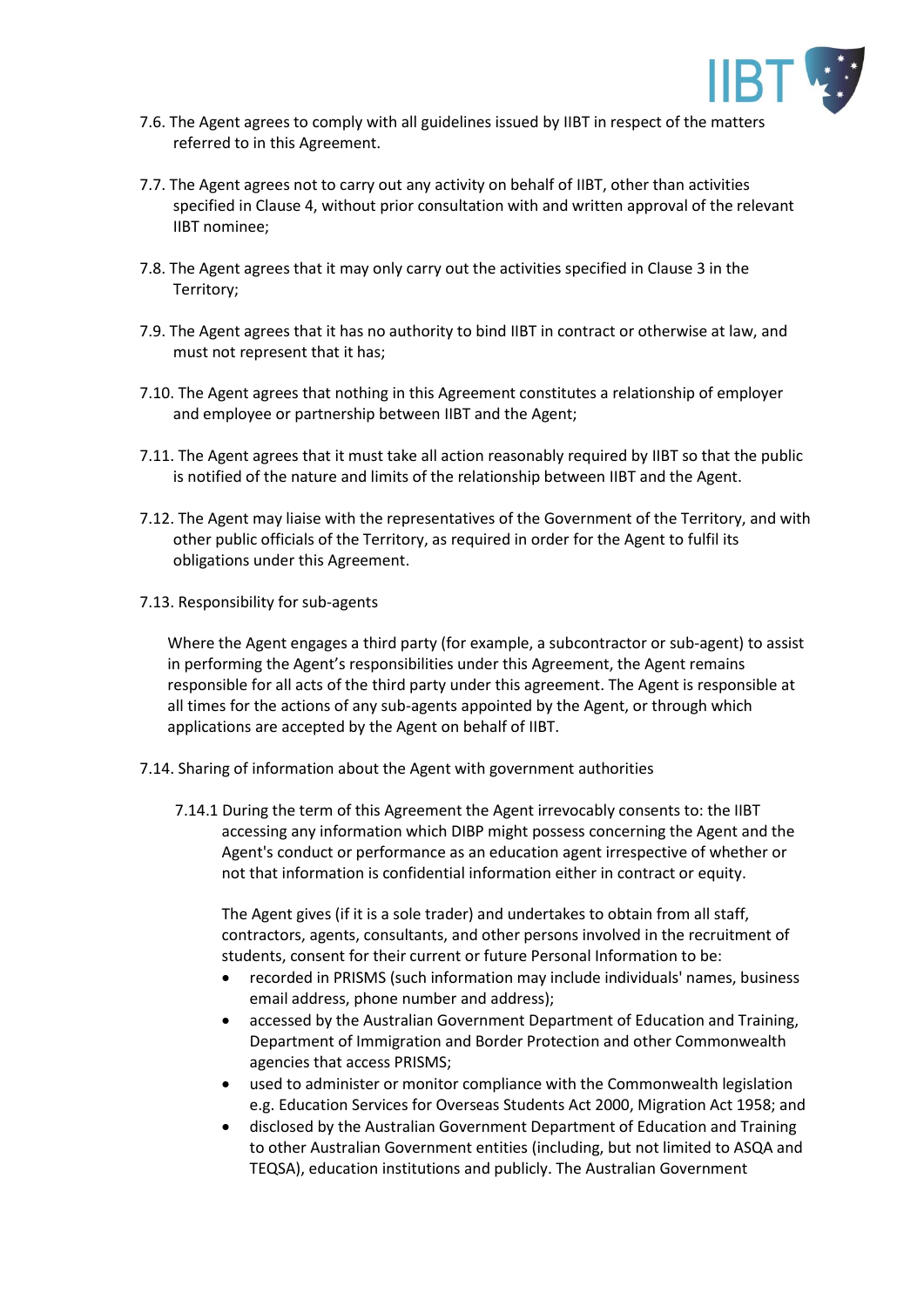

Department of Education and Training will share individual agents' performance publicly as aggregated data (but will not identify agent - provider relationships). Agent-provider relationships will only be identified when data is shared with education providers and other Australian Government entities.

- 7.14.2 To the extent that any governmental or regulatory authority ('previous authority') referred to in clause 7.14.1 is renamed or is replaced in function by another authority ('new authority') then the reference above to the old authority shall be taken to include reference to the new authority.
- 7.15. Keeping and Inspection of Records

The Agent agrees to keep accurate and complete records of the Agent's activities carried out under this Clause 4 and to allow IIBT to examine such records, or to furnish a copy of such records to IIBT, upon IIBT making a request in relation to the records by giving the Agent at least seven (7) days notice in writing.

- 7.16. Privacy
	- 7.16.1. The Agent acknowledges that IIBT are organisations which are bound by the Privacy Laws in respect of Personal Information held in connection with this agreement.
	- 7.16.2. The Agent agrees that it must comply with all Privacy Laws, in relation to the Personal Information held in connection with this agreement whether or not the Agent is an individual or organisation bound by the Privacy Laws.
	- 7.16.3. The Agent must use any Personal Information held in connection with this agreement only for the purposes of fulfilling its obligations under this agreement or as required by applicable law.
- 7.17. Confidential Information

The Agent agrees:

- 7.17.1. to protect and keep confidential any Confidential Information of IIBT and not disclose such information without the prior written consent of IIBT;
- 7.17.2. not to improperly acquire or misuse the Confidential Information of a third party;
- 7.17.3. ensure that its employees comply with Clause 7.1, 7.2, 7.3 and 7.4.
- 7.18. If part or all of any clause of this Agreement is illegal or unenforceable it will be severed from this Agreement and will not affect the continued operation of the remaining provisions of this Agreement; and the parties will attempt to replace that severed part with a legally acceptable alternative clause that meets the parties' commercial objective.
- 7.19 If a party has a right arising from another party's non-performance of an obligation under this Agreement and delays in exercising or does not exercise that right, that delay in exercising or failure to exercise is not a waiver of that right or any other right.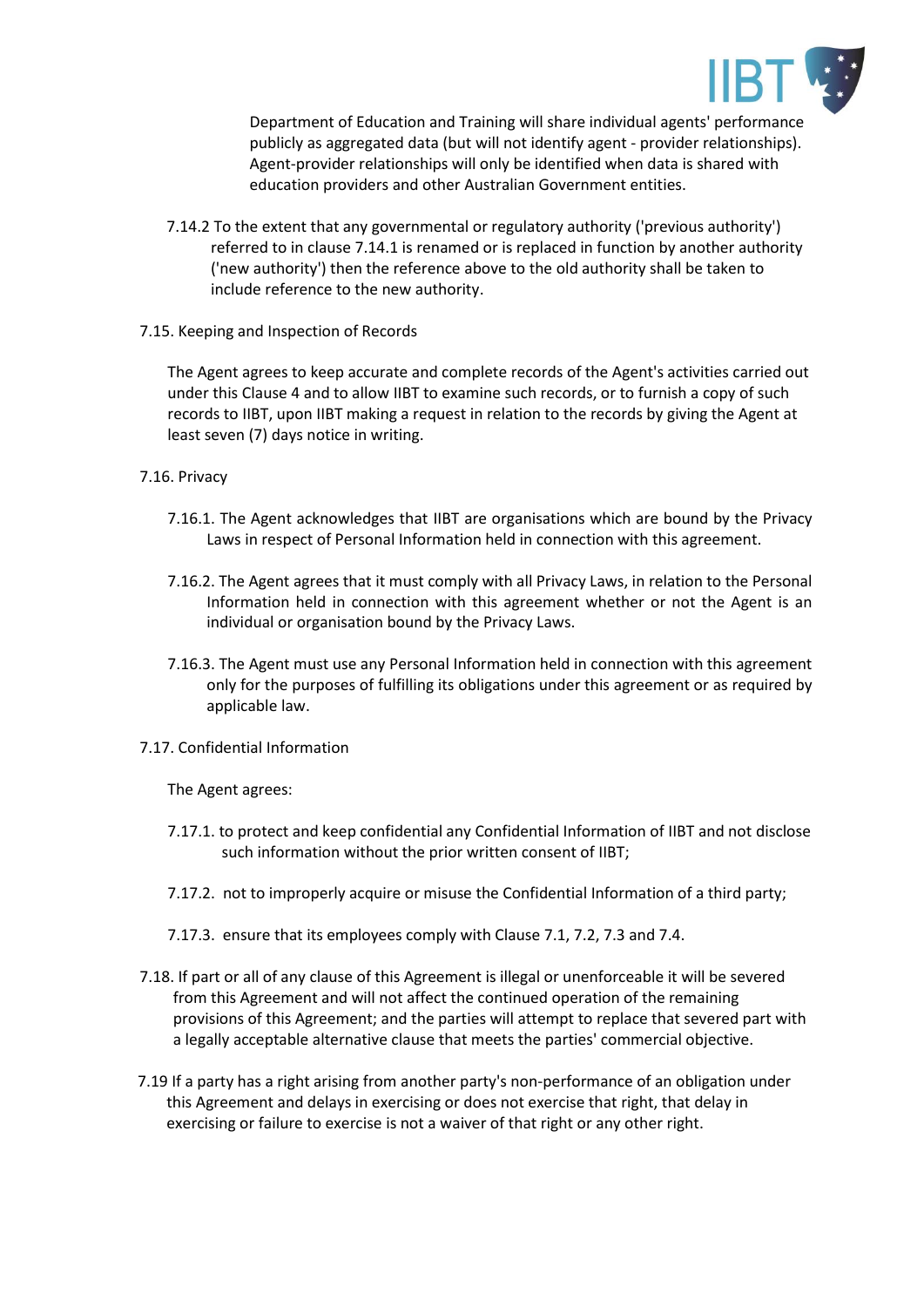

- 7.20 This Agreement is governed by the laws applicable in the State of Western Australia, Australia and each party submits to the non-exclusive jurisdiction of the courts of that state.
- 7.21 This Agreement including its schedules and attachments:
	- 7.21.1 constitutes the entire Agreement between the parties as to its subject matter;
	- 7.21.2. in relation to that subject matter, supersedes any prior understanding between the parties and party; and
	- 7.21.3. subject to clause 7.22 may only be amended in writing signed by both parties.
- 7.22 Where an amendment to this Agreement is required due to changes in the Laws, policies, codes and Guidelines in force in Australia, IIBT may amend this Agreement to give effect to such changes by:
	- 7.22.1 providing written notice to the Agent of the amendments to this Agreement;
	- 7.22.2. and such amendments will become effective 7 clear days after the date on which IIBT issued the written notice to the Agent.
- 7.23 To the extent that any variations to the clauses in this Agreement are applicable, these variations are detailed in Attachment A. To the extent of any conflict between clauses in the schedules and other clauses of the Agreement, the clauses in Attachment A will prevail.

#### **8. Intellectual Property**

- 8.1 All Intellectual Property disclosed by IIBT to the Agent remains exclusively vested in IIBT.
- 8.2 The Agent must only use IIBT's Intellectual Property for the performance of the Agent's responsibilities in accordance with Clause 4 of this Agreement.
- 8.3 The Agent must, if requested to do so by IIBT:
	- 8.3.1 assign all Intellectual Property rights in the Agent's Promotional Materials to IIBT; and
	- 8.3.2 execute all documents and do all other things necessary to ensure that the assignment under Clause 8.3.1 is valid and enforceable.

8.4 The Agent must ensure that its employees comply with Clause 8.1, 8.2 and 8.3.

## **9. Agent's Warranty and Indemnity**

- 9.1 The Agent indemnifies IIBT against all liabilities, losses, expenses, damages and costs (on a full indemnity basis) suffered or incurred by or awarded against IIBT arising out of:
	- 9.1.1 any breach of this Agreement by the Agent;
	- 9.1.2 any negligent, wilful or unlawful act or omission of the Agent; or
	- 9.1.3 any false, misleading or deceptive conduct of the Agent.

#### **10. Exclusion and Limitation of Liability**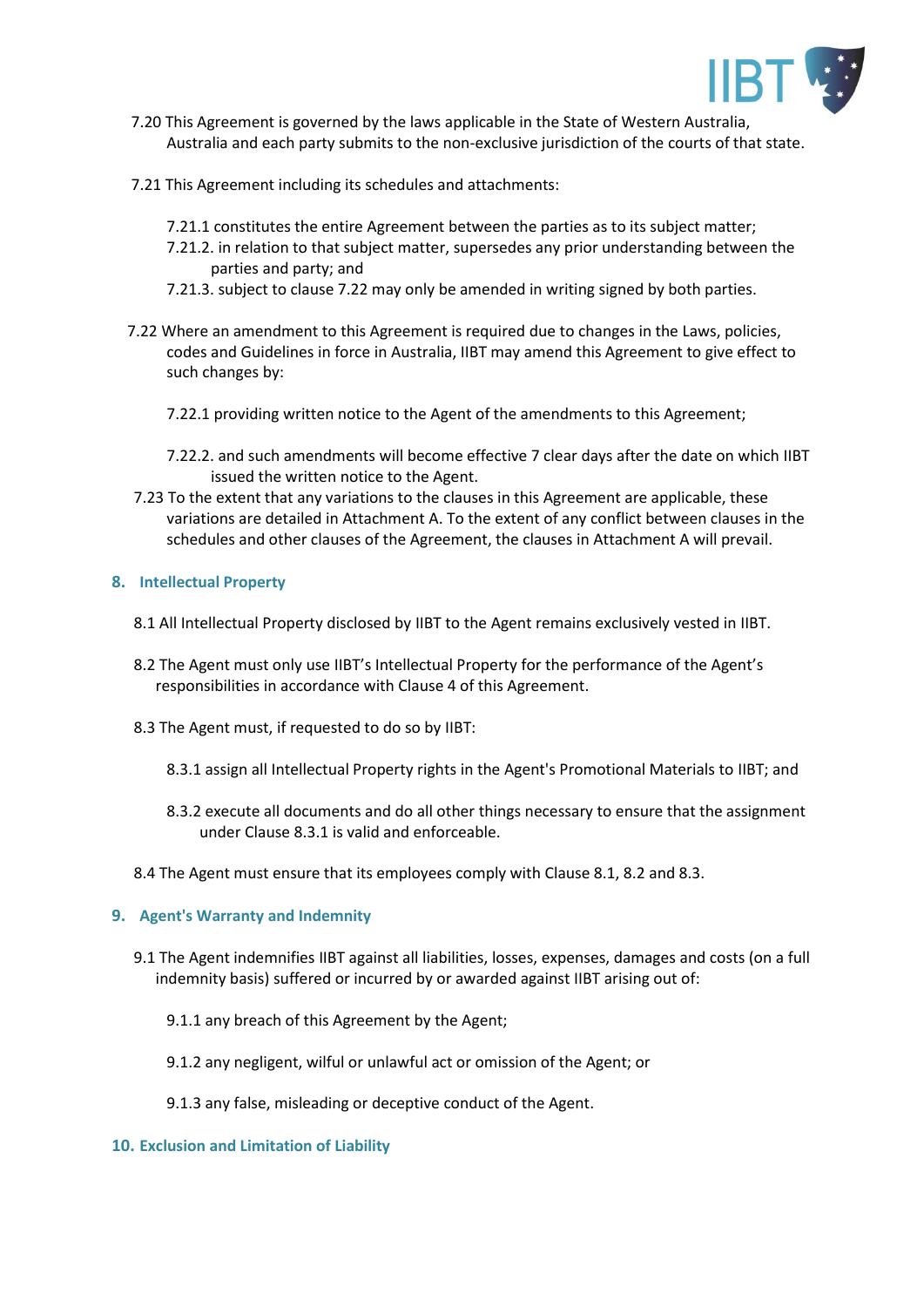

- 10.1 Except where to do so would contravene any statute or cause any part of this Agreement to be void, IIBT:
	- 10.1.1 exclude all implied conditions and warranties;
	- 10.1.2 limit their liability (whether that liability arises in contract, negligence or statute) to the Agent for claims or proceedings to the amount of commission paid to the Agent in the Year in which the claim or proceedings arise or are commenced.

#### **11. Resolution of Disputes**

- 11.1 The parties record their intention that, if any dispute or difference arises out of or in relation to this Agreement, it will be resolved in a spirit of good faith and on a commercially realistic basis by negotiation or mediation.
- 11.2 In the event that a more formal method for dispute resolution is necessary, the parties agree:
	- 11.2.1 All disputes arising out of or in connection with this contract will be settled by Mediation conducted by the Asia-Pacific Institute for Dispute Management (APIDM). If Mediation does not result in a settlement, then the dispute will be settled by arbitration which will be conducted by the Asia-Pacific Institute for Dispute Management (APIDM).
		- 11.2.2.1 the appointing and administering body will be the Asia-Pacific Institute for Dispute Management;
		- 11.2.2.2 the language of the arbitration will be English; and
		- 11.2.2.3 the place of arbitration will be Perth.
		- 11.2.2.4 the applicable law will be the law of Western Australia
	- 11.2.2 Nothing in this clause prevents a party from commencing court proceedings.

#### **12. Term of Agreement**

- 12.1 This Agreement will commence on the Commencement Date.
- 12.2 This Agreement will terminate on the Termination Date. Prior to the Termination Date, the parties will review the continuation of the Agreement

This review will comprise IIBT review of the Agent's activities and performance under this agreement, including: recruitment volume, application conversion rates; visa success rates; quality of applicant documentation; Agent compliance with the National Code; and market potential.

Following the review the parties will decide whether

12.2.1 to extend the Agreement for a further term;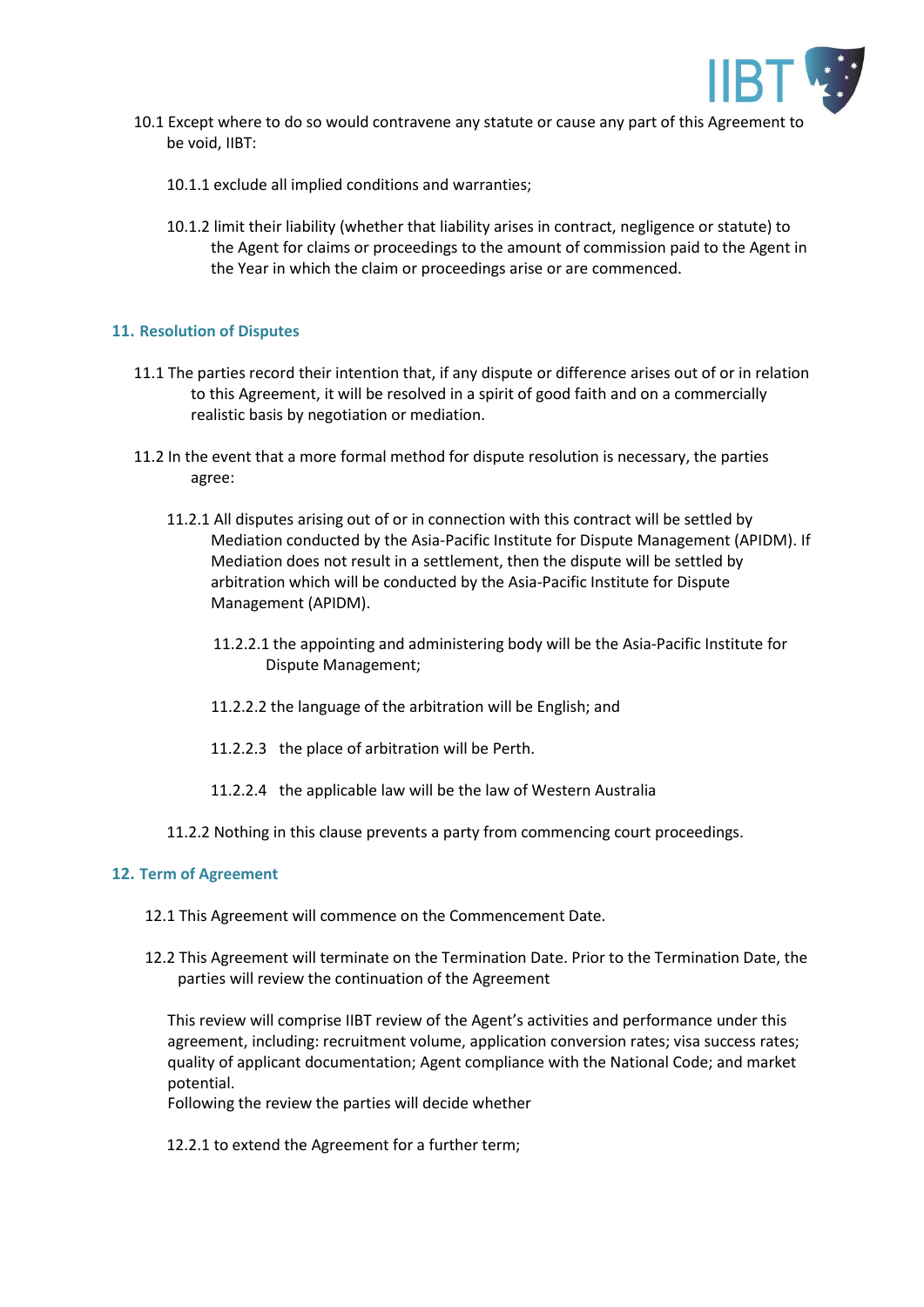

- 12.2.2 to amend the Agreement and extend it for a further term; or
- 12.2.3 to terminate the Agreement, either by consent or by the operation of the Termination Date.
- 12.3 A party may, by advising the other parties in writing, immediately terminate this Agreement prior to the Termination Date if:
	- 12.3.1 another party breaches this Agreement; and
	- 12.3.2 fails to rectify such breach within 14 days after the first-mentioned party has given a written request for the breach to be rectified.
- 12.4 Despite anything else in this Agreement IIBT may by advising the Agent in writing immediately terminate this Agreement prior to the Termination Date if:
	- 12.4.1 the Agent, its employees, Agents or contractors breaches the National Code;
	- 12.4.2 IIBT has reasonable grounds to believe that the Agent, its employees, Agents or contractors has breached the National Code; or
	- 12.4.3 in the reasonable opinion of IIBT the Agent, its employees, Agents or contractors have engaged in conduct which is detrimental to the reputation of IIBT or any other Australian educational institution.
- 12.5 IIBT may withdraw a notice given under clause 12.4 if within 14 days of the issue of the notice the Agent provides evidence satisfactory to IIBT in their absolute discretion that:
	- 12.5.1 the conduct was carried out by an employee of the Agent acting outside the scope of their employment by the Agent and the Agent has validly terminated that employee; or
	- 12.5.2 the conduct was carried out by an Agent or contractor of the Agent, without the knowledge or direction of the Agent, and the Agent has validly terminated its relationship with that Agent or contractor.
- 12.6 In addition to the above paragraphs of Clause 12, a party has the right to terminate this Agreement in any case by giving ONE (1) month written notice to the other parties.

#### **13. Continuing Obligations**

- 13.1 On termination of this Agreement:
	- 13.1.1 the Agent's appointment as Agent terminates and the Agent must immediately:
	- 13.1.2 stop performing the activities set out in Clause 4 of this Agreement;
	- 13.1.3 return to IIBT all documents, Intellectual Property (including the Documentation) and Confidential Information of IIBT; and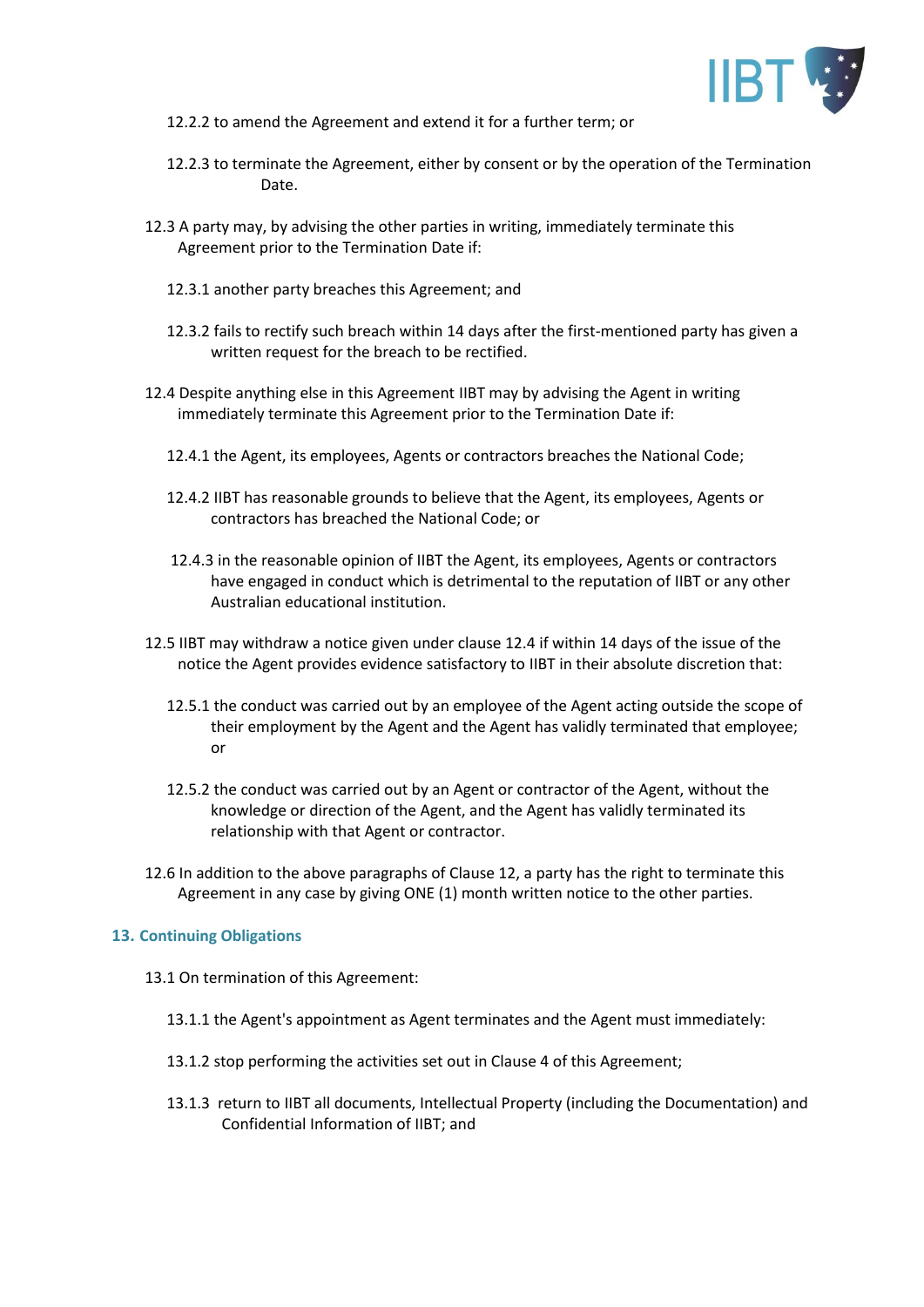

- 13.1.4 if requested by IIBT, confirm by letter signed by a director of the Agent that it has complied with all of its obligations under Clause 13.1
- 13.1.5 unless IIBT has terminated the Agreement as a result of breach by the Agent, the Agent is entitled to payment for services provided up to the effective date of termination and is not entitled to any compensation for early termination.
- 13.2 Clauses 5 (Agent Limitations); 7 (Confidential Information); 8 (Intellectual Property); 9 (Agent's Warranty and Indemnity); 10 (Exclusion and Limitation of Liability); 11 (Resolution of Disputes); and 13 (Continuing Obligations) continue to apply to the parties to this Agreement (in addition to any permitted assignee) after assignment or termination of this Agreement.

#### **14. Monitoring Process**

(May be selected from but not limited to the following process)

Visits to the Agent's offices Site inspections – including monitoring office suitability Counsellor training – destination and product knowledge Review of accuracy and currency of promotional materials used Review of IIBT Brand presence within office, websites and the activities/operations of the Agent Bi-annual review Regular reports of agent activities Student interviews IIBT student and/or their parent surveys Agent surveys Analysis of enrolment performance against agreed targets

#### **15. Notices**

#### 15.1 Method of giving notices

A notice or other communication (each a "notice") under this agreement must be in writing, addressed to the person to whom it is to be given and:

- 15.1.1 delivered to that person's address;
- 15.1.2 sent by pre-paid mail to that person's postal address;
- 15.1.3 transmitted by facsimile to that person's facsimile number; or
- 15.1.4 sent by electronic mail to that person's email address.

#### 15.2 Time of receipt of Notice

A notice given to a party in accordance with the clause is treated as having been given and received:

15.2.1 if delivered to a person's address, on the day of delivery if a business day, otherwise on the next business day;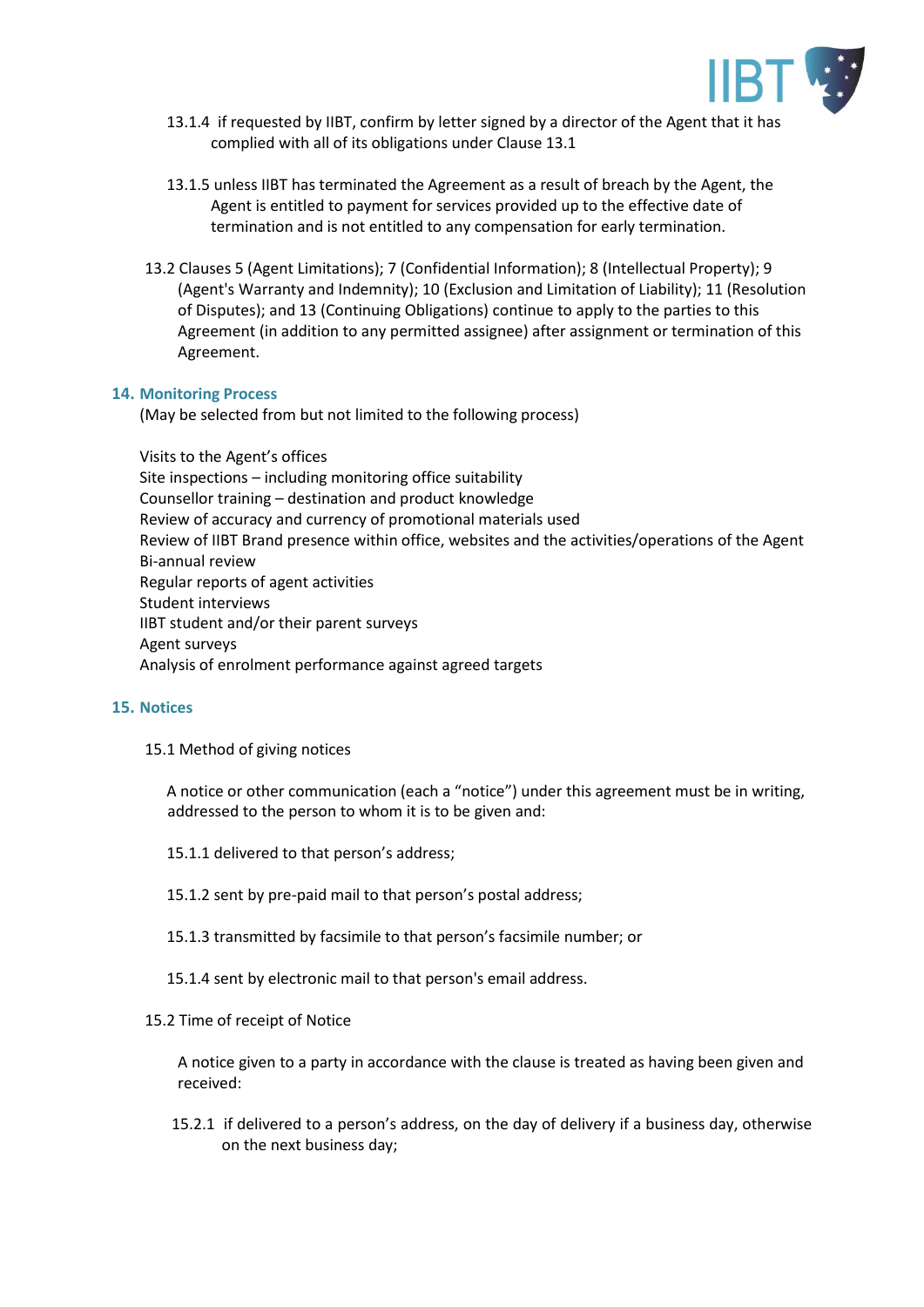

- 15.2.2 if sent by pre-paid mail, on the third business day after posting;
- 15.2.3 if transmitted by facsimile to a person's facsimile number and a correct and complete transmission report is received, on the day of transmission if a business day, otherwise on the next business day; or
- 15.2.4 if sent by electronic mail and the sender does not receive a message from its internet service provider or the recipient's mail server indicating that it has not been successfully transmitted, on the day of sending if a business day, otherwise on the next business day.
- 15.3 Address of parties

For the purposes of this clause, the address of a person is the address set out below or another address of which that person may from time to time give notice to each other person:

International Institute of Business and Technology Attention: International Centre Address: PO Box 819, Victoria, Western Australia 6979 Email: agents@iibt.edu.au

Agent

Attention: as specified in Attachment A of this Agreement Address: as specified in Attachment A of this Agreement Facsimile: as specified in Attachment A of this Agreement Email: as specified in Attachment A of this Agreement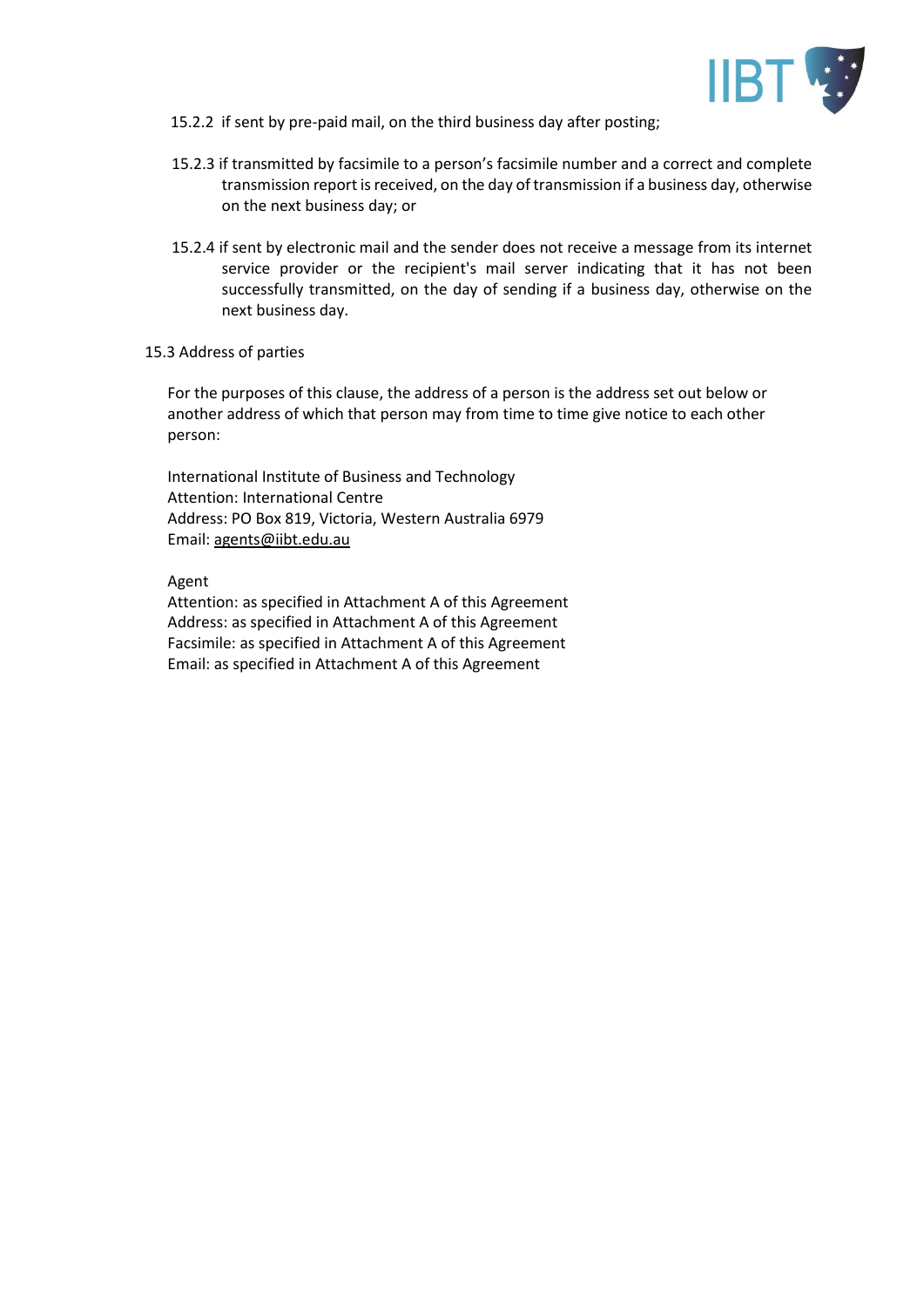

**Attachment 1: Standard 4 of the National Code of Practice for Providers of Education and Training to Overseas Students 2018**

# *Standard 4*

# **Education agents**

- 4.1 The registered provider must enter into a written agreement with each education agent it engages to formally represent it, and enter and maintain the education agent's details in PRISMS.
- 4.2 The written agreement must outline:
	- 4.2.1 the responsibilities of the registered provider, including that the registered provider is responsible at all times for compliance with the ESOS Act and National Code 2018
	- 4.2.2 the registered provider's requirements of the agent in representing the registered provider as outlined in Standard 4.3
	- 4.2.3 the registered provider's processes for monitoring the activities of the education agent in representing the provider, and ensuring the education agent is giving students accurate and up-to-date information on the registered provider's services
	- 4.2.4 the corrective action that may be taken by the registered provider if the education agent does not comply with its obligations under the written agreement including providing for corrective action outlined in Standard 4.4
	- 4.2.5 the registered provider's grounds for termination of the registered provider's written agreement with the education agent, including providing for termination in the circumstances outlined in Standard 4.5
	- 4.2.6 the circumstances under which information about the education agent may be disclosed by the registered provider and the Commonwealth or state or territory agencies.
- 4.3 A registered provider must require its education agent to:
	- 4.3.1 declare in writing and take reasonable steps to avoid conflicts of interests with its duties as an education agent of the registered provider
	- 4.3.2 observe appropriate levels of confidentiality and transparency in their dealings with overseas students or intending overseas students
	- 4.3.3 act honestly and in good faith, and in the best interests of the student
	- 4.3.4 have appropriate knowledge and understanding of the international education system in Australia, including the Australian International Education and Training Agent Code of Ethics.
- 4.4 Where the registered provider becomes aware that, or has reason to believe, the education agent or an employee or subcontractor of that education agent has not complied with the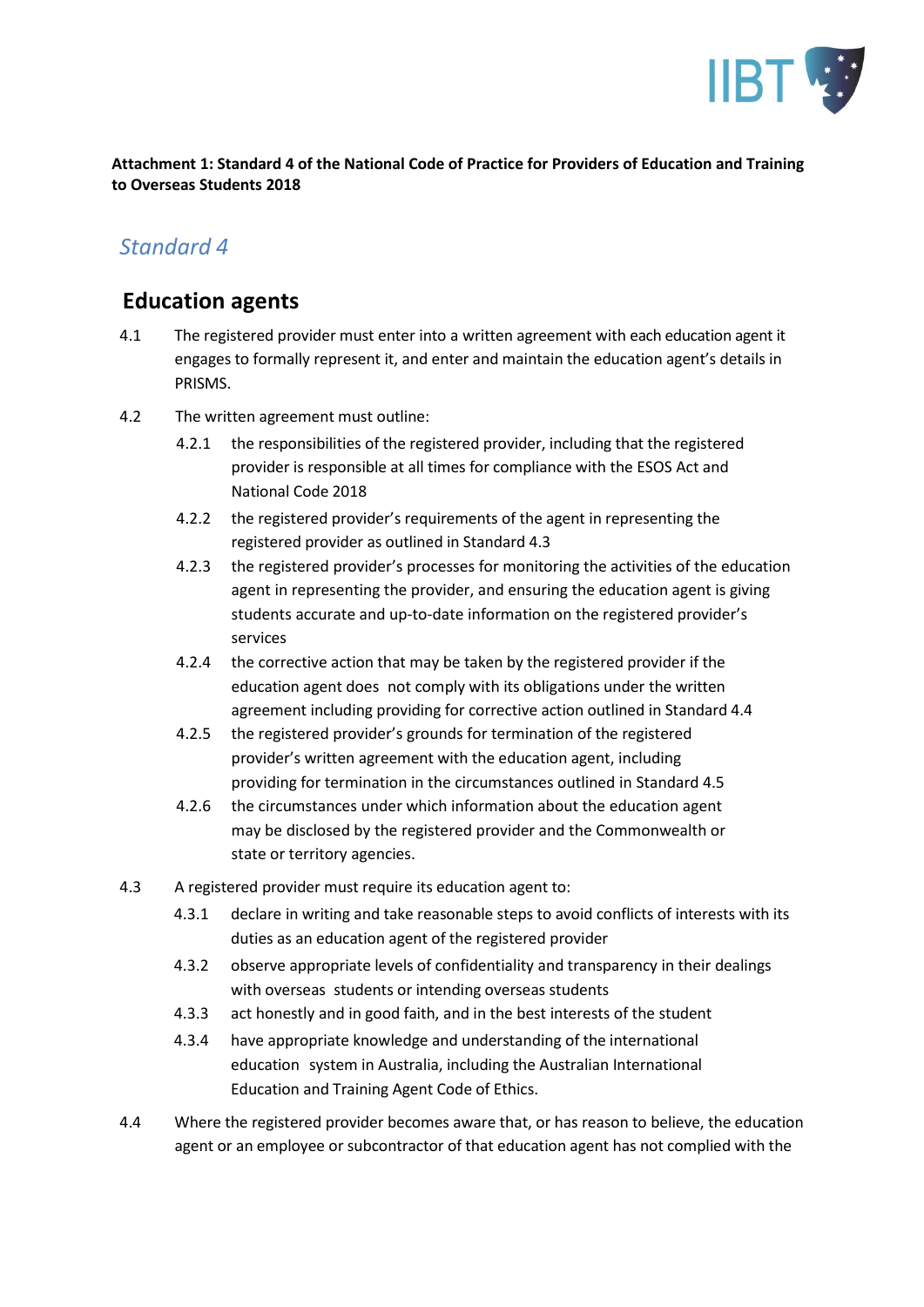

education agent's responsibilities under standards 4.2 and 4.3, the registered provider must take immediate corrective action.

- 4.5 Where the registered provider becomes aware, or has reason to believe, that the education agent or an employee or subcontractor of the education agent is engaging in false or misleading recruitment practices, the registered provider must immediately terminate its relationship with the education agent, or require the education agent to terminate its relationship with the employee or subcontractor who engaged in those practices.
- 4.6 The registered provider must not accept students from an education agent if it knows or reasonably suspects the education agent to be:
	- 4.6.1 providing migration advice, unless that education agent is authorised to do so under the Migration Act
	- 4.6.2 engaged in, or to have previously engaged in, dishonest recruitment practices, including the deliberate attempt to recruit a student where this clearly conflicts with the obligations of registered providers under Standard 7 (Overseas student transfers)
	- 4.6.3 facilitating the enrolment of a student who the education agent believes will not comply with the conditions of his or her visa
	- 4.6.4 using PRISMS to create CoEs for other than bona fide students.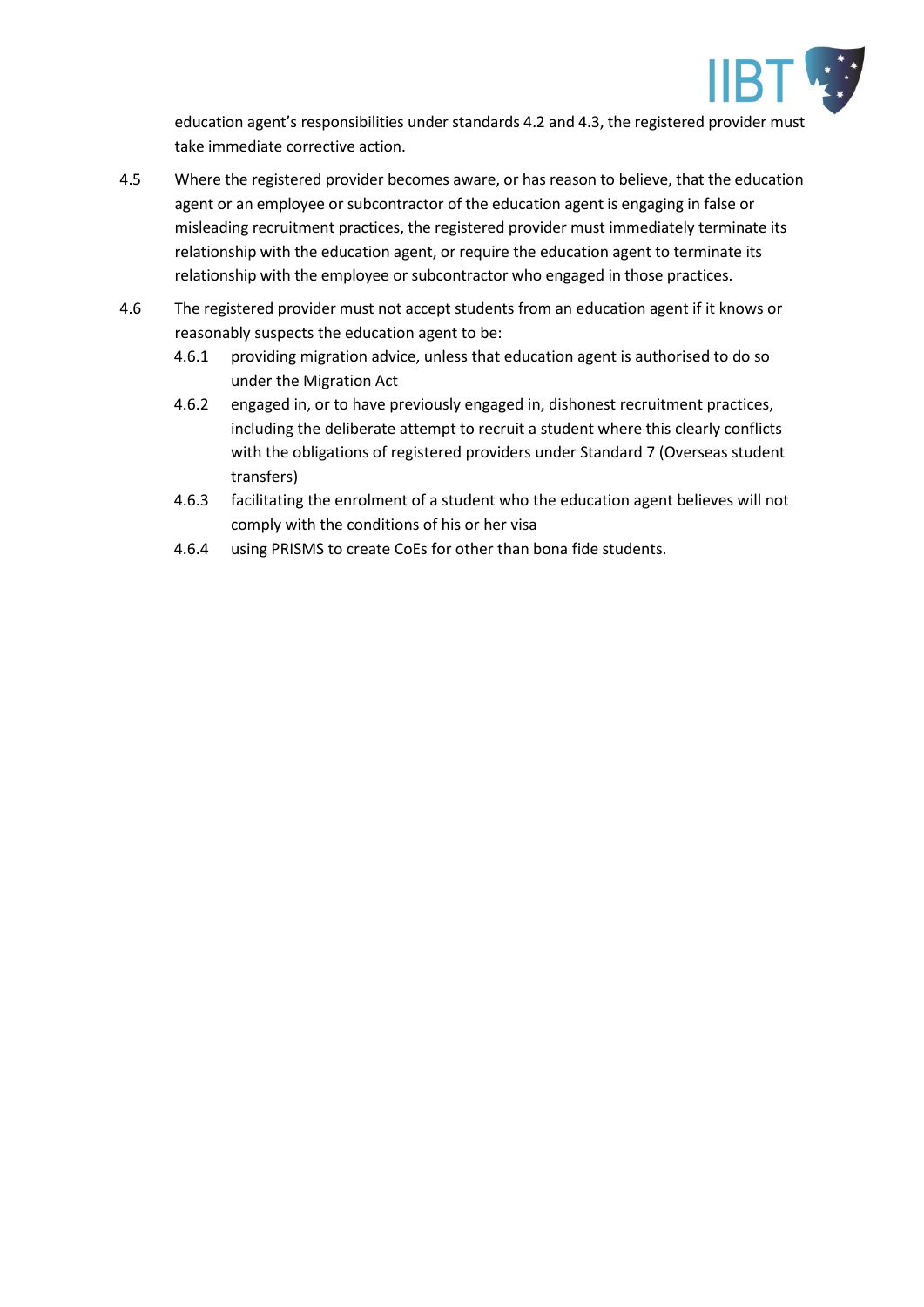

**Attachment 2: Standard 5 of the National Code of Practice for Providers of Education and Training to Overseas Students 2018**

# *Standard 5*

# **Younger overseas students**

- 5.1 Where the registered provider enrols a student who is under 18 years of age, it must meet the Commonwealth, state or territory legislation or other regulatory requirements relating to child welfare and protection appropriate to the jurisdiction(s) in which it operates.
- 5.2 Registered providers must ensure students under 18 years of age are given age-and culturally-appropriate information on:
	- 5.2.1 who to contact in emergency situations, including contact numbers of a nominated staff member and/or service provider to the registered provider
	- 5.2.2 seeking assistance and reporting any incident or allegation involving actual or alleged sexual, physical or other abuse.
- 5.3 Where the registered provider takes on responsibility under the Migration Regulations for approving the accommodation, support and general welfare arrangements (but not including guardianship, which is a legal relationship not able to be created or entered into by a registered provider) for a student who is under 18 years of age, the registered provider must:
	- 5.3.1 nominate the dates for which the registered provider accepts responsibility for approving the student's accommodation, support and general welfare arrangements and advise Immigration, which is responsible for administering the Migration Regulations*,* of the dates in the form required by that department
	- 5.3.2 ensure any adults involved in or providing accommodation and welfare arrangements to the student have all working with children clearances (or equivalent) appropriate to the jurisdiction(s) in which the registered provider operates
	- 5.3.3 have and implement documented processes for verifying that the student's accommodation is appropriate to the student's age and needs:
		- 5.3.3.1 prior to the accommodation being approved
		- 5.3.3.2 at least every six months thereafter.
	- 5.3.4 include as part of their policy and processes for critical incidents under Standard 6 (Overseas student support services), a process for managing emergency situations and when welfare arrangements are disrupted for students under 18 years of age
	- 5.3.5 maintain up-to-date records of the student's contact details as outlined in Standard 3.5, including the contact details of the student's parent(s), legal guardian or any adult responsible for the student's welfare
	- 5.3.6 advise Immigration in the form required by that department:
		- 5.3.6.1 as soon as practicable if the student will be cared for by a parent or nominated relative approved by Immigration and a Confirmation of